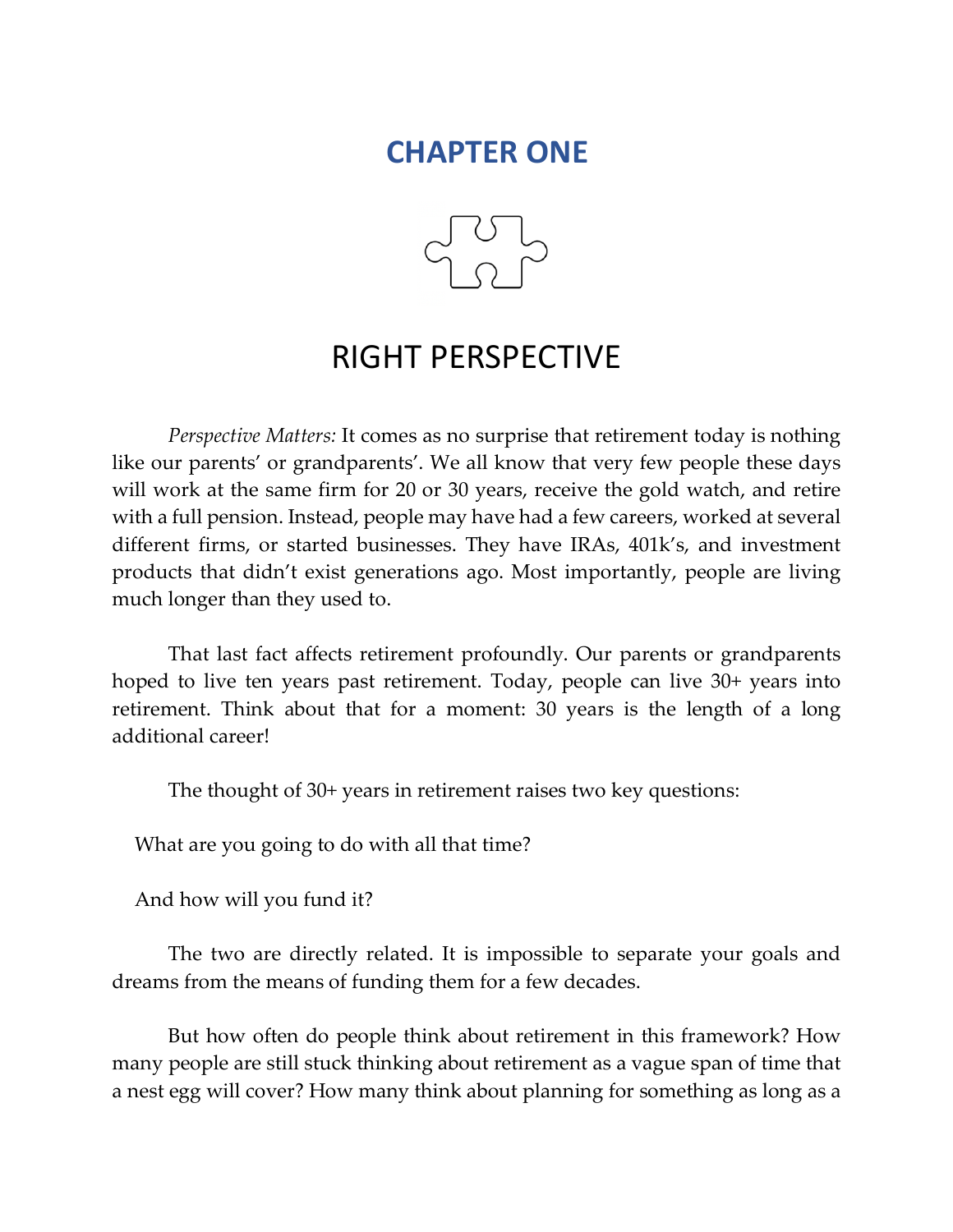long career? If you like, how many think about retirement as a 'Second Act' in life?

### **CHANGING YOUR THINKING**

To *Retire Right*, you have to change your thinking about retirement. The purpose of successful retirement planning is to solve specific 'Second Act' goals. These goals are different for everybody, because everyone has different ideas of how to spend time, energy, talents, and resources. Some people are very happy playing golf and others wouldn't be. Some get involved in charities.

Seeing people give themselves permission to dream and then helping them take concrete steps to turn those dreams into reality is the most rewarding part of my business. Sometimes those dreams are about having a vacation home, or turning a serious hobby into a new career. But sometimes those dreams are about solving a problem and providing peace of mind. Brooke and Kyle had an only child with some developmental delays. They were concerned about what would happen to her when they passed away. Although they knew that they had to put something in order, none of their advisors helped them gently move that game plan along. The right Certified Financial Planner (CFP®) can coordinate with an Estate Attorney to set everything in order. This includes, but is not limited to, making sure that all the legal documents and all the proper trustees are in place to ensure that their daughter is taken care of after they pass away. The relief on her parents' face was clear. Being able to help Brooke and Kyle find peace of mind for the sake of their daughter makes all the work worthwhile.

#### Who can become a CFP®?

There are many professionals who offer retirement planning services. The list includes investment brokers, insurance agents, bank employees, financial planners and others.

I strongly recommend working with a Certified Financial Planner. To obtain the CFP® certification, an individual must pass an examination as well as meet experience and ethics requirements. A CFP® must also adhere to the CFP® Board Code of Ethics and Professional Responsibility.

CFP® areas of Financial Planning include but are not limited to: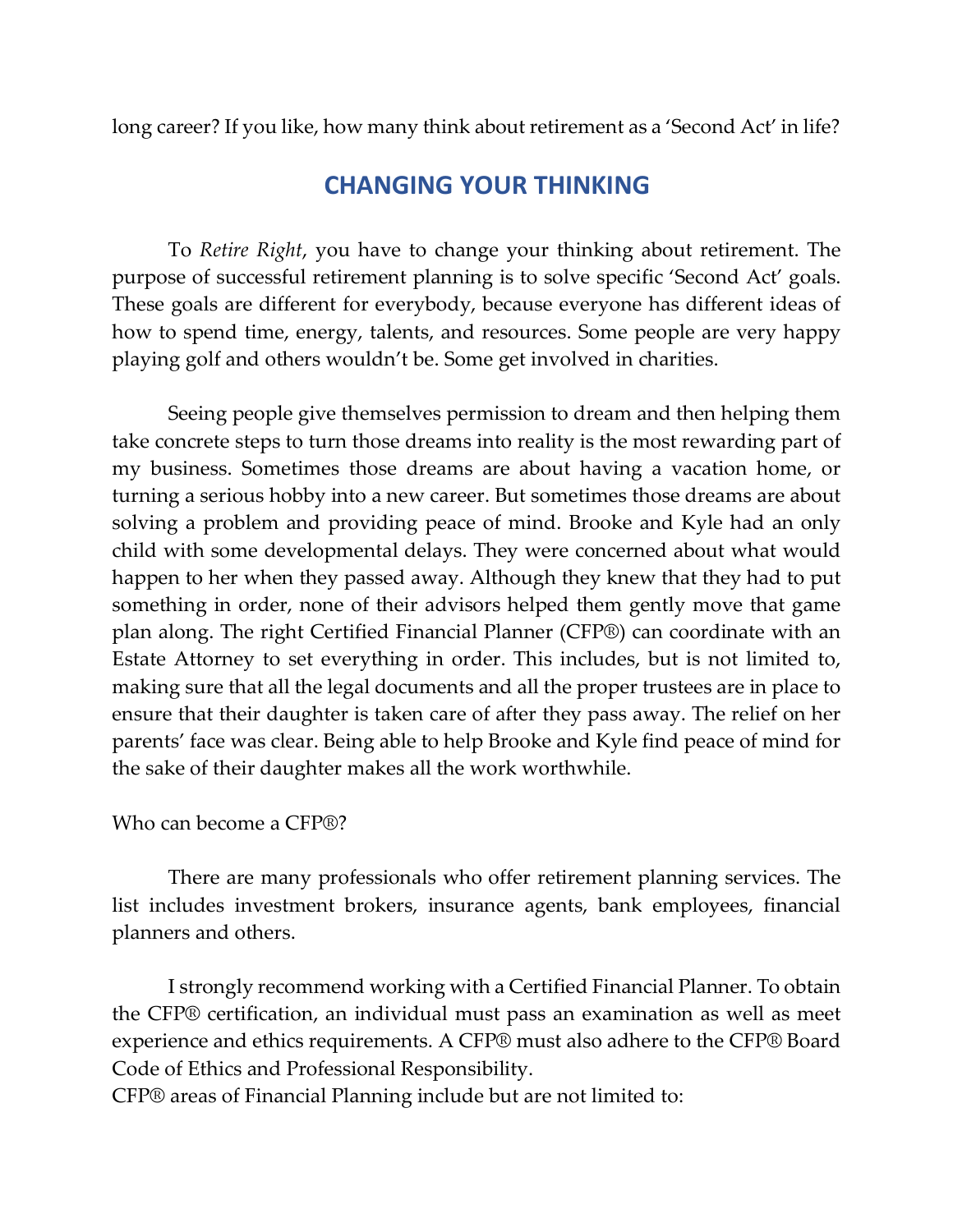- o Retirement Planning
- o Cash Flow Analysis
- o Tax Minimization
- o Estate Planning
- o Asset Protection
- o Investment Strategy
- o Asset Allocation
- o College Funding >

### **ABOUT RETIREMENT PLANNING**

Some people meeting with us for the first time say that they want to know how much money they need so they can retire and maintain their lifestyle. Others want to know that they won't run out of money. Some want to learn how much their investments will make over the long haul. *But very few understand the benefits of financial planning*. For example, an investment decision such as withdrawing money from qualified accounts (including a 401[k] or an IRA) has tax ramifications, while withdrawing money from a bank account does not. When and which accounts to draw down from can maximize your after-tax returns and could possibly mean hundreds of thousands of dollars more to you over your lifetime.

When creating a retirement plan, many financial issues can be intertwined, and some that need to be considered are:

- 1. Cash Flow Analysis
- 2. Tax Minimization Strategies
- 3. Asset Allocation
- 4. Investment Strategies
- 5. Estate Planning
- 6. Asset Protection

Sound financial retirement is not about the right number. The amount of money in one's accounts is not an end, but a means to an end: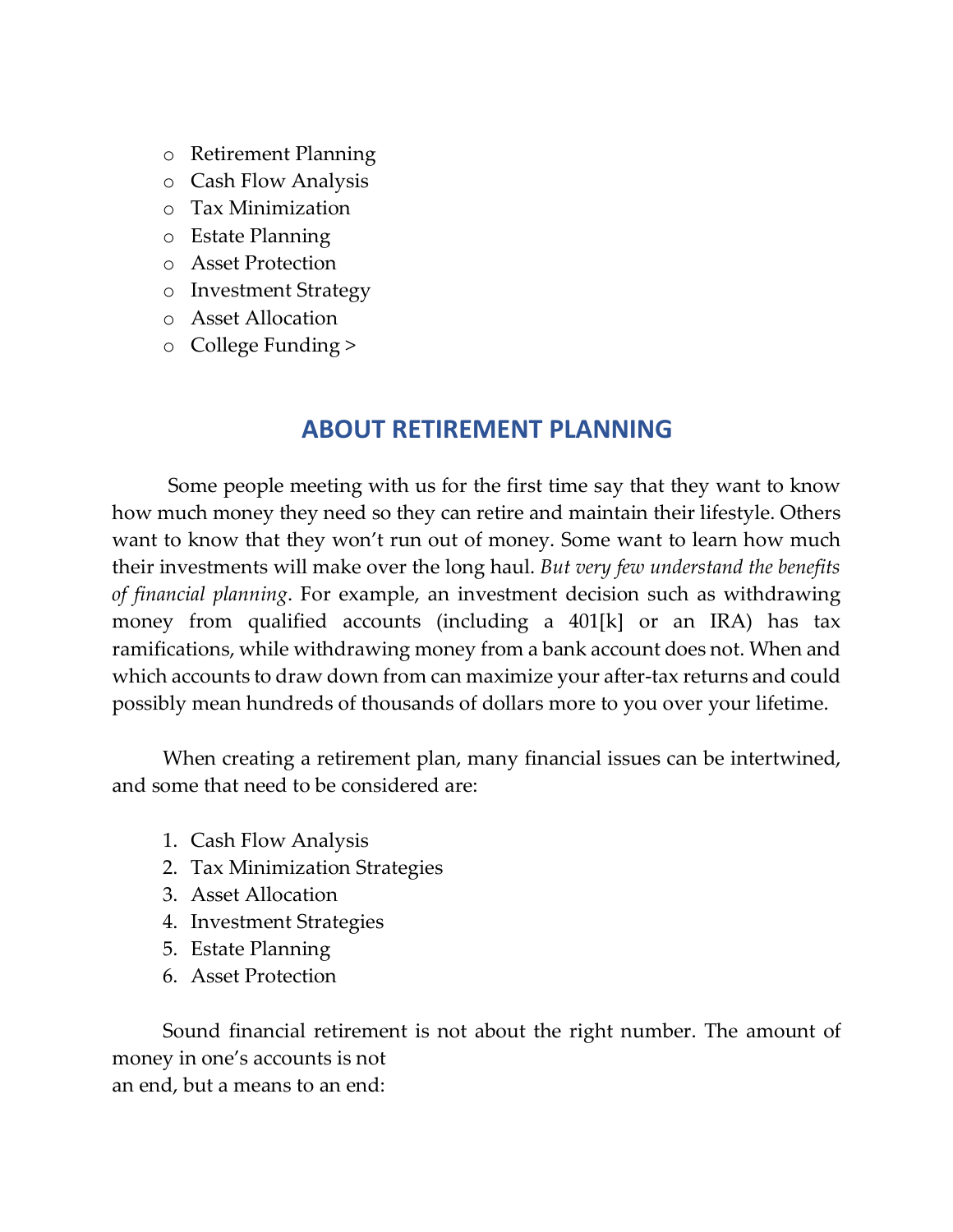#### *What do you intend to do with what you've saved?*

Any amount, whether \$50,000 or \$50 million, cannot indicate what it is that you would like to do, or how you intend to use such funds to design your Second Act. Thinking about retirement money as a means to an end shifts retirement from a destination to a journey.

Sound retirement planning begins by thinking seriously about your Second Act. It begins with a goal or a dream, because once you have a clearer idea of what you want to do in your retirement, then you can plan more effectively for it. For instance, Grant, the corporate executive mentioned earlier, wanted to be a fitness trainer but had to think seriously about how his goal could impact his partner and their marriage. His wife, Claire, was also a corporate executive. And she had dreams of her own. Unlike Grant, Claire loved her work but only wished there was a little less of it. Her work swallowed up all of her time, leaving little for enjoying life. Although both, now in their early 50s, had saved a lot throughout the years, would they have enough so that Grant could become a trainer, and Claire could scale a 70-hour week down to a 30-hour week? Both Grant and Claire knew what they wanted and why. They could construct their retirement planning with one question in mind: Can we change how we work now, or should we wait for a few more years?

Sound retirement planning for your Second Act begins with your goal or inspiration and builds organically from there, much like a journey. Careful planning is at the heart of any successful journey, and retirement planning is no exception. Most people wouldn't embark on an around-the-world adventure by showing up at the airport, deciding where to go at the kiosk, buying luggage and clothes in one of the airport shops, figuring out where to stay once the plane has landed, and repeating that around the globe. Your Second Act, the journey of your life, deserves at least the same careful attention as a long trip. There are stages to think through well before embarking on retirement, and in the end, an actionable plan emerges.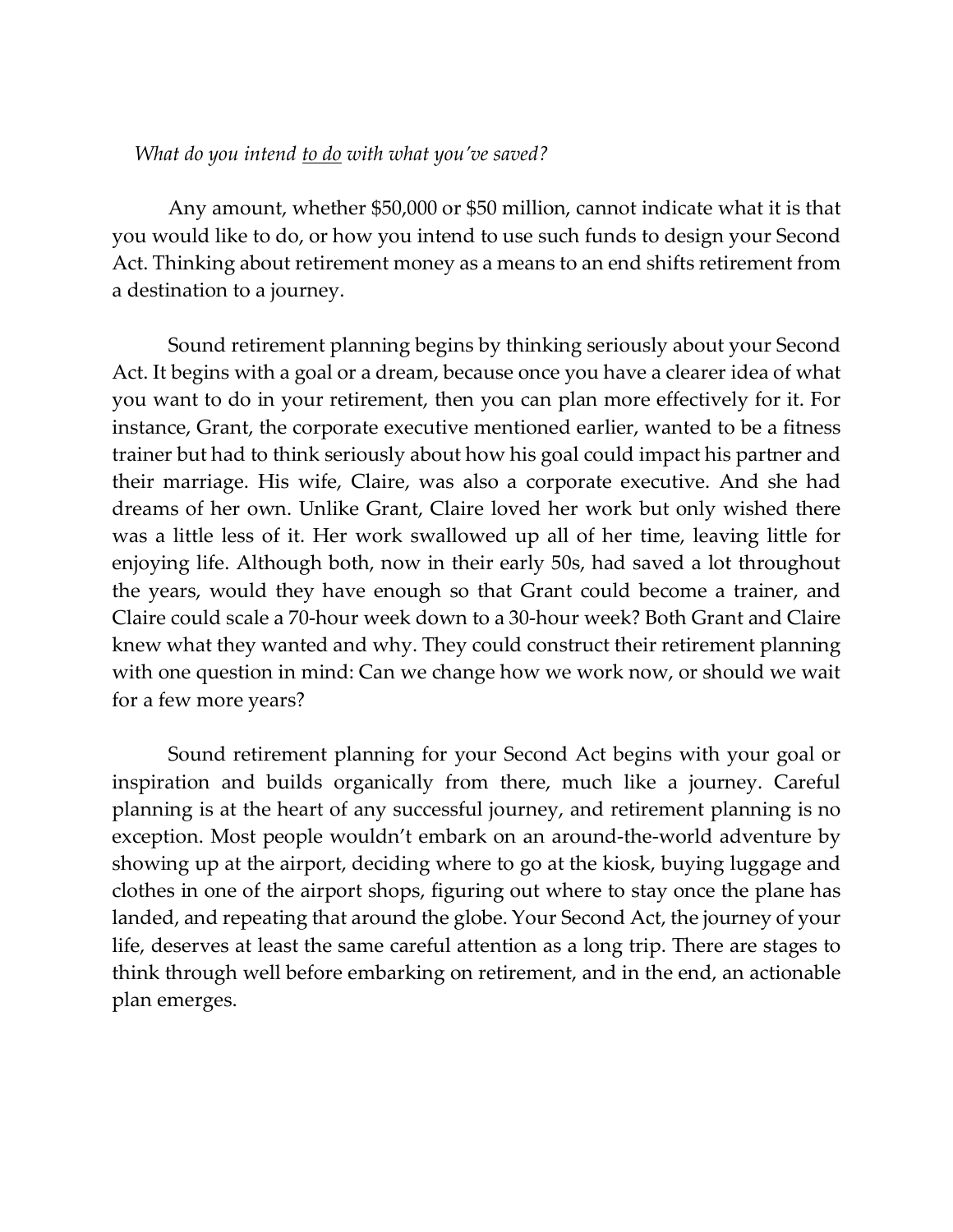## **THE FOUR PILLARS**

There are four points, which I will call 'pillars', to keep in mind for a sound financial plan. Graphically, think of these four pillars as functioning as components of a house, and specifically, *Four Pillars of Your Complete Financial House*. The house is one that you can enjoy during good times (upswings in the economy) and weather the economic storms during the hard times (downturns in the economy):

- **I. The Mindset** is the foundation. It is the base and reason for anything that is built on top.
- **II. The Strategy** is the first floor. Based upon the values and goals of the mindset, the strategy is the basic entry level that sets the path to action.
- **III. The Tactics** progress naturally from the strategy. Turning theory into practice, the tactics are informed by the strategy. It's how the plan actually works.
- **IV. The Progress**, or more specifically, the Progress Report, is the roof. To what extent are the tactics holding up? Do you have a leaky roof—places where the tactics have broken down—which threaten the viability of the plan and the stability of the Complete Financial House?